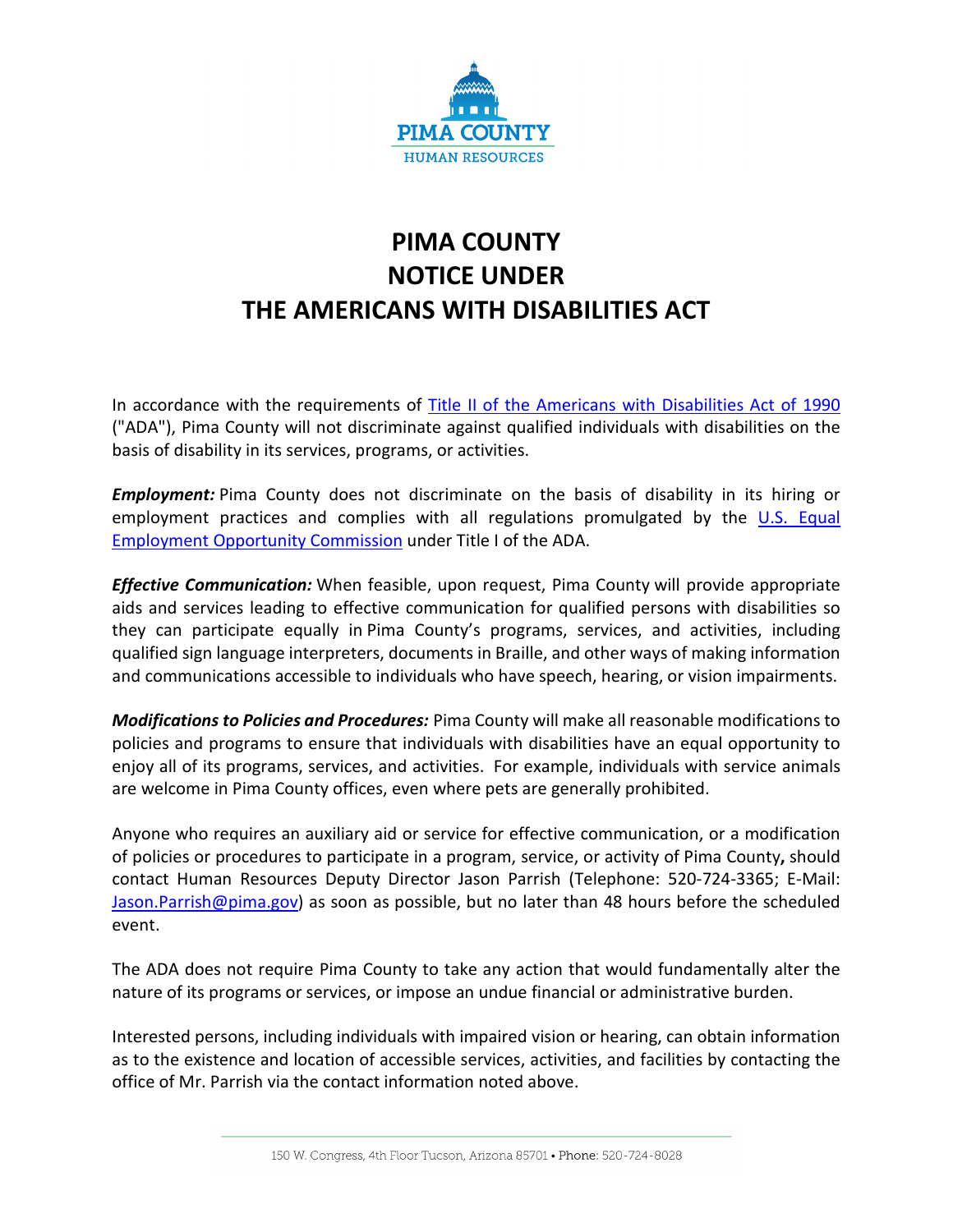Page 2 of 3

Pima County will not place a surcharge on a particular individual with a disability or any group of individuals with disabilities to cover the cost of providing auxiliary aids/services or reasonable modifications of policy, such as retrieving items from locations that are open to the public, but are not accessible to individuals who use wheelchairs.

Individuals may reach out directly to the following related to their respective areas of responsibility under the ADA, the Civil Rights Act of 1964 (CRA), and other applicable laws/regulations:

## *[ADA Title I \(Employment Practices\)](https://www.ada.gov/pubs/adastatute08.htm#subchapterI)*

[Pima County Human Resources:](http://www.pima.gov/hr) Jason D Parrish, Deputy Director Title I ADA Coordinator/Title VII CRA Telephone: 520-724-3365 [Jason.Parrish@pima.gov](mailto:Jason.Parrish@pima.gov)

*[ADA Title II \(Programs and Activities of State and Local Government Entities\)](https://www.ada.gov/regs2010/titleII_2010/titleII_2010_regulations.htm)*

[Pima County Facilities Management:](http://webcms.pima.gov/government/facilities_management/)

Edward Vergara, Architectural Manager Title II ADA Coordinator Telephone: 520-724-3040 [Edward.Vergara@pima.gov](mailto:Edward.Vergara@pima.gov)

Sheila Holben, Deputy Director Title II ADA Coordinator Telephone: 520-724-2089 [Sheila.Holben@pima.gov](mailto:Sheila.Holben@pima.gov)

[Pima County Community Services, Employment, and Training \(CSET\):](http://webcms.pima.gov/government/community_services_employment_and_training/)

Eddie Saavedra, CSET Community Services Manager Title II ADA Coordinator/Title IX Education Amendments Act of 1972 Telephone at Kino Service Center: 520-724-6707 Telephone at Youth Employment Center: 520-724-9646 TTY: 520-724-6778 [Eddie.Saavedra@pima.gov](mailto:Eddie.Saavedra@pima.gov)